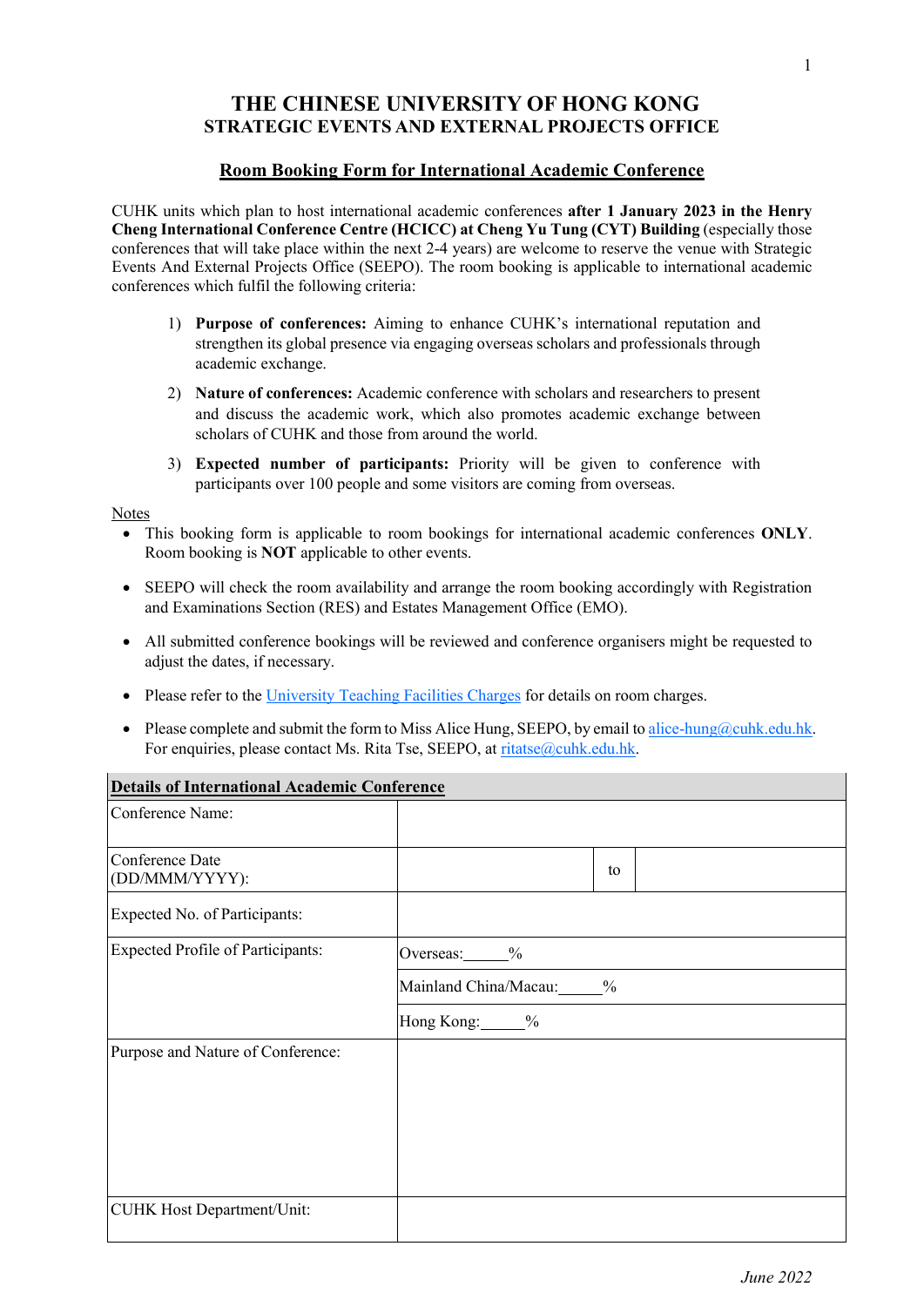| If the activity is co-organised with an external organisation, please provide the details below:                            |     |    |  |
|-----------------------------------------------------------------------------------------------------------------------------|-----|----|--|
| Name of External Organisation:                                                                                              |     |    |  |
| $\Box$ Profit-making organisation<br>$\Box$ Non-profit organisation                                                         |     |    |  |
| $\Box$ Users will observe the guidelines and regulations issued by the HKSAR Government and the University for<br>COVID-19. |     |    |  |
| Participants need to pay fee:                                                                                               | Yes | No |  |

## Available booking days:

| <b>Month</b>                  | Day for hosting international academic conferences                                                     |
|-------------------------------|--------------------------------------------------------------------------------------------------------|
| January – April               | Fridays, Saturdays, Sundays and Mondays <sup>#</sup>                                                   |
| September – November          |                                                                                                        |
|                               | <u><sup>#</sup>Conference organisers are highly recommended to avoid bookings falling on Tuesdays,</u> |
|                               | Wednesdays and Thursdays which are for teaching purpose in general. If it is deemed                    |
|                               | necessary, these bookings will be subjected to further review. Booking confirmation will               |
|                               | be sent to successful applicants after the class rearrangement is completed.                           |
| $May - August$                | Mondays to Sundays                                                                                     |
| December                      |                                                                                                        |
| (Term break and summer break) |                                                                                                        |

| <b>Booking date</b> | <b>Required venue at CYT 1/F &amp; 2/F</b> | <b>Purpose</b> (e.g. pre-event setup, conference) |
|---------------------|--------------------------------------------|---------------------------------------------------|
|                     |                                            |                                                   |
|                     |                                            |                                                   |
|                     |                                            |                                                   |
|                     |                                            |                                                   |

## **CUHK Academic Host**

| Name:                                                | Phone: |
|------------------------------------------------------|--------|
| Position:                                            | Email: |
| <b>Contact Person (for room booking arrangement)</b> |        |
| Name:                                                | Phone: |
| Position:                                            | Email: |
| <b>Approval of Department Chair/Unit Head</b>        |        |
| Signature:                                           |        |
| Name:                                                |        |
| Department/Unit:                                     |        |
| Date:                                                |        |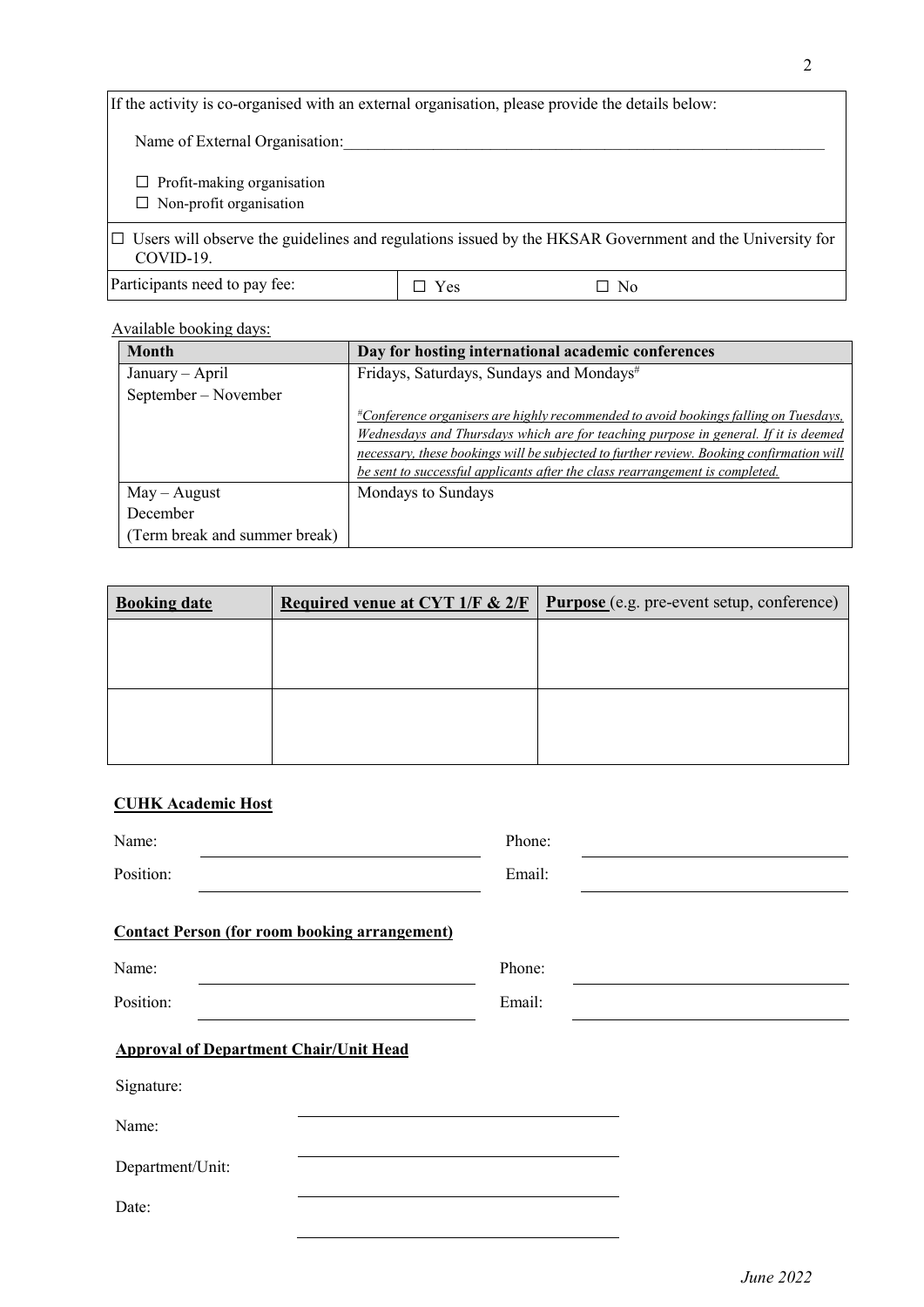1. Type of activities\* that will take place in the room: (Please tick one)

### **Main Academic Activities**

| ACAD001 - Delivery of teaching                         |
|--------------------------------------------------------|
| ACAD002 - Teaching / class preparation                 |
| ACAD003 - Supervision of Research Postgraduates        |
| ACAD004 - Programmes / course planning and development |
| ACAD005 - Assessment and examination                   |
| ACAD006 - Research and other creative outputs          |

## **External Activities**

| EXTN001 - Public lectures not organised by the institution              |
|-------------------------------------------------------------------------|
| EXTN002 - Research projects not conducted by the institution            |
| EXTN003 - Corporate recruitment events not organised by the institution |
| EXTN004 - Conferences not organised by the institution                  |

## **Other Institutional Activities**

| OTHR001 - Public services                                   |
|-------------------------------------------------------------|
| OTHR002 - Consultancy that is contracted to the institution |
| OTHR003 - Service provided to hospitals                     |
| OTHR004 - Outside practice                                  |
| OTHR005 - Institutional administration                      |
| OTHR006 - Renovation and maintenance                        |
| OTHR007 - Student activities                                |
| OTHR008 - Staff training                                    |
| OTHR009 - Promotion                                         |
| OTHR010 - Orientation / Ceremonies                          |

## 2. Funding Source

(a maximum of 3 funding splits can be entered, must add up to 100%)

| Cost Centre | Project | Internal Order | Percentage |
|-------------|---------|----------------|------------|
|             |         |                |            |
|             |         |                |            |
|             |         |                |            |
|             |         |                |            |
|             |         |                |            |
|             |         |                |            |
|             |         |                |            |
|             |         |                |            |

For details about the information to be collected for CAG, please contact [CAG@cuhk.edu.hk.](mailto:CAG@cuhk.edu.hk)

\*Please turn over for the explanatory notes on types of activities, if necessary.